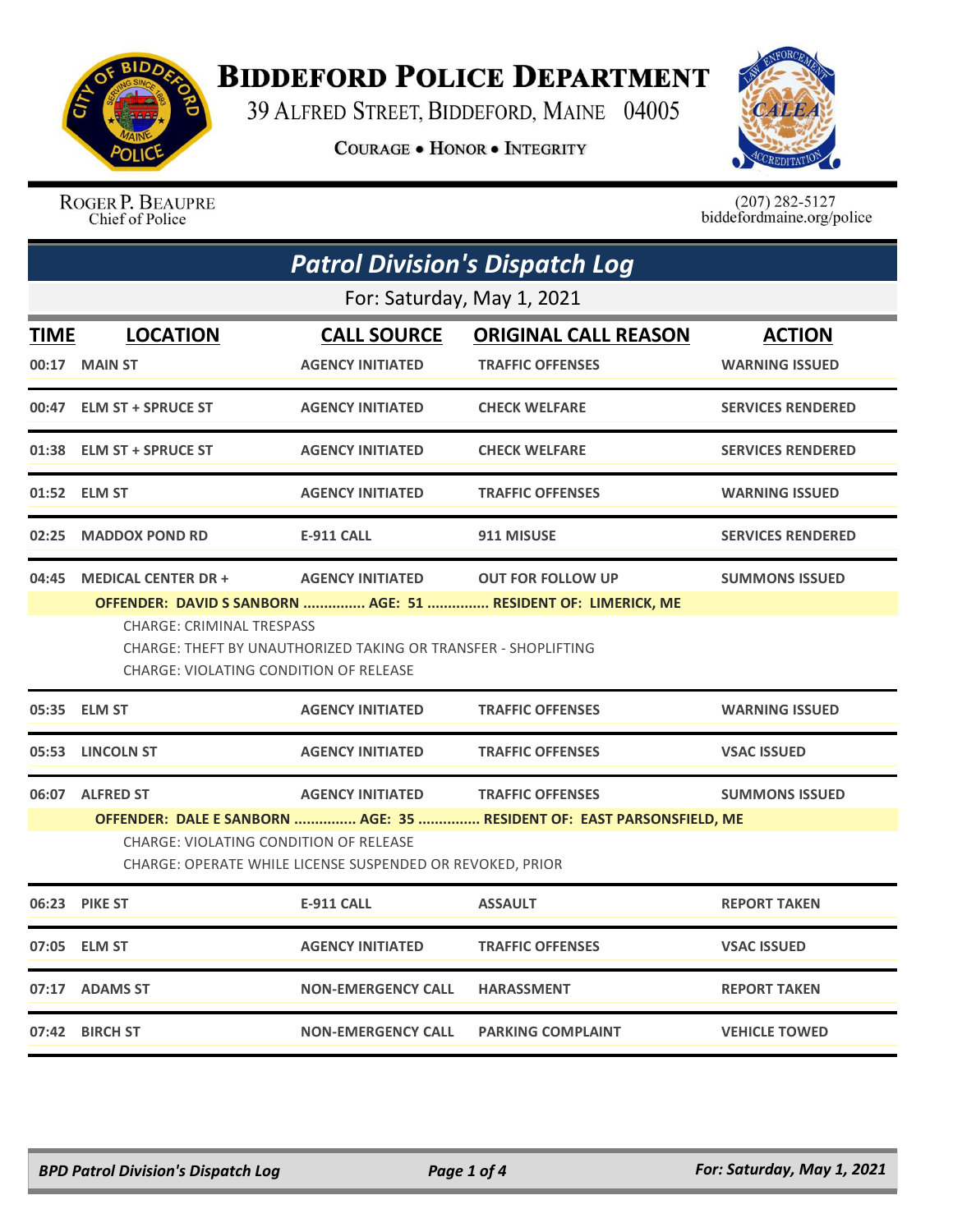| <b>TIME</b> | <b>LOCATION</b>                                                                                                                                          | <b>CALL SOURCE</b>        | <b>ORIGINAL CALL REASON</b>                                         | <b>ACTION</b>               |  |
|-------------|----------------------------------------------------------------------------------------------------------------------------------------------------------|---------------------------|---------------------------------------------------------------------|-----------------------------|--|
| 07:48       | <b>ALFRED ST</b>                                                                                                                                         | <b>E-911 CALL</b>         | <b>THEFT</b>                                                        | <b>SUMMONS ISSUED</b>       |  |
|             |                                                                                                                                                          |                           | OFFENDER: DAVID S SANBORN  AGE: 51  RESIDENT OF: LIMERICK, ME       |                             |  |
|             | CHARGE: VIOLATING CONDITION OF RELEASE (2 charges)<br>CHARGE: THEFT BY UNAUTHORIZED TAKING OR TRANSFER - SHOPLIFTING<br><b>CHARGE: CRIMINAL TRESPASS</b> |                           |                                                                     |                             |  |
| 08:10       | <b>GRANITE ST</b>                                                                                                                                        | <b>NON-EMERGENCY CALL</b> | <b>SUSPICION</b>                                                    | <b>NO VIOLATION</b>         |  |
|             | 08:38 WILLETT ST                                                                                                                                         | <b>NON-EMERGENCY CALL</b> | <b>DISTURBANCE / NOISE</b>                                          | <b>REPORT TAKEN</b>         |  |
|             | 08:43 MAIN ST                                                                                                                                            | <b>E-911 CALL</b>         | 911 MISUSE                                                          | <b>NO ACTION REQUIRED</b>   |  |
|             | 09:23 ALFRED ST + GRAHAM ST                                                                                                                              | <b>WALK-IN AT STATION</b> | <b>ARTICLES LOST/FOUND</b>                                          | <b>REPORT TAKEN</b>         |  |
|             | 09:51 GRAHAM ST                                                                                                                                          | <b>AGENCY INITIATED</b>   | <b>PAPERWORK</b>                                                    | <b>PAPERWORK NOT SERVED</b> |  |
|             | 10:00 MCKENNEY DR                                                                                                                                        | <b>AGENCY INITIATED</b>   | <b>PAPERWORK</b>                                                    | <b>PAPERWORK SERVED</b>     |  |
|             | 11:03 GRAHAM ST                                                                                                                                          | <b>AGENCY INITIATED</b>   | <b>PAPERWORK</b>                                                    | <b>PAPERWORK NOT SERVED</b> |  |
| 11:05       | <b>ADAMS ST</b>                                                                                                                                          | <b>NON-EMERGENCY CALL</b> | <b>ARTICLES LOST/FOUND</b>                                          | <b>SERVICES RENDERED</b>    |  |
|             | 11:09 OLD POST RD                                                                                                                                        | <b>AGENCY INITIATED</b>   | <b>PAPERWORK</b>                                                    | <b>PAPERWORK NOT SERVED</b> |  |
|             | 11:23 SOUTH ST                                                                                                                                           | <b>E-911 CALL</b>         | <b>DOMESTIC COMPLAINTS</b>                                          | <b>ARREST(S) MADE</b>       |  |
|             | CHARGE: DOMESTIC VIOLENCE, AGG ASSAULT                                                                                                                   |                           | OFFENDER: KORDELL LIONEL WADLEY  AGE: 22  RESIDENT OF: PORTLAND, ME |                             |  |
|             | 11:47 ELM ST                                                                                                                                             | <b>AGENCY INITIATED</b>   | <b>TRAFFIC OFFENSES</b>                                             | <b>WARNING ISSUED</b>       |  |
|             | 11:48 PROSPECT ST + WEST ST                                                                                                                              | <b>E-911 CALL</b>         | <b>PARKING COMPLAINT</b>                                            | <b>SERVICES RENDERED</b>    |  |
|             | 11:54 MARINER WAY                                                                                                                                        | <b>NON-EMERGENCY CALL</b> | <b>DISTURBANCE / NOISE</b>                                          | <b>GONE ON ARRIVAL</b>      |  |
|             | 13:04 GRATEFUL WAY                                                                                                                                       | <b>AGENCY INITIATED</b>   | <b>ANIMAL COMPLAINT</b>                                             | <b>SERVICES RENDERED</b>    |  |
|             | 13:47 MT VERNON ST                                                                                                                                       | <b>NON-EMERGENCY CALL</b> | <b>CIVIL COMPLAINT</b>                                              | <b>CIVIL COMPLAINT</b>      |  |
|             | 13:54 HARDING ST                                                                                                                                         | <b>NON-EMERGENCY CALL</b> | <b>CIVIL COMPLAINT</b>                                              | <b>SERVICES RENDERED</b>    |  |
|             | 14:15 MARINER WAY                                                                                                                                        | <b>E-911 CALL</b>         | 911 MISUSE                                                          | <b>DISPATCH HANDLED</b>     |  |
|             | <b>14:16 HILL ST</b>                                                                                                                                     | <b>NON-EMERGENCY CALL</b> | <b>DOMESTIC COMPLAINTS</b>                                          | <b>REPORT TAKEN</b>         |  |
|             | <b>15:21 PRECOURT ST</b>                                                                                                                                 | <b>AGENCY INITIATED</b>   | <b>TRAFFIC OFFENSES</b>                                             | <b>VSAC ISSUED</b>          |  |
|             | 15:29 SOUTH ST                                                                                                                                           | <b>AGENCY INITIATED</b>   | <b>TRESPASSING</b>                                                  | <b>UNFOUNDED</b>            |  |

**15:36 PRECOURT ST AGENCY INITIATED TRAFFIC OFFENSES WARNING ISSUED**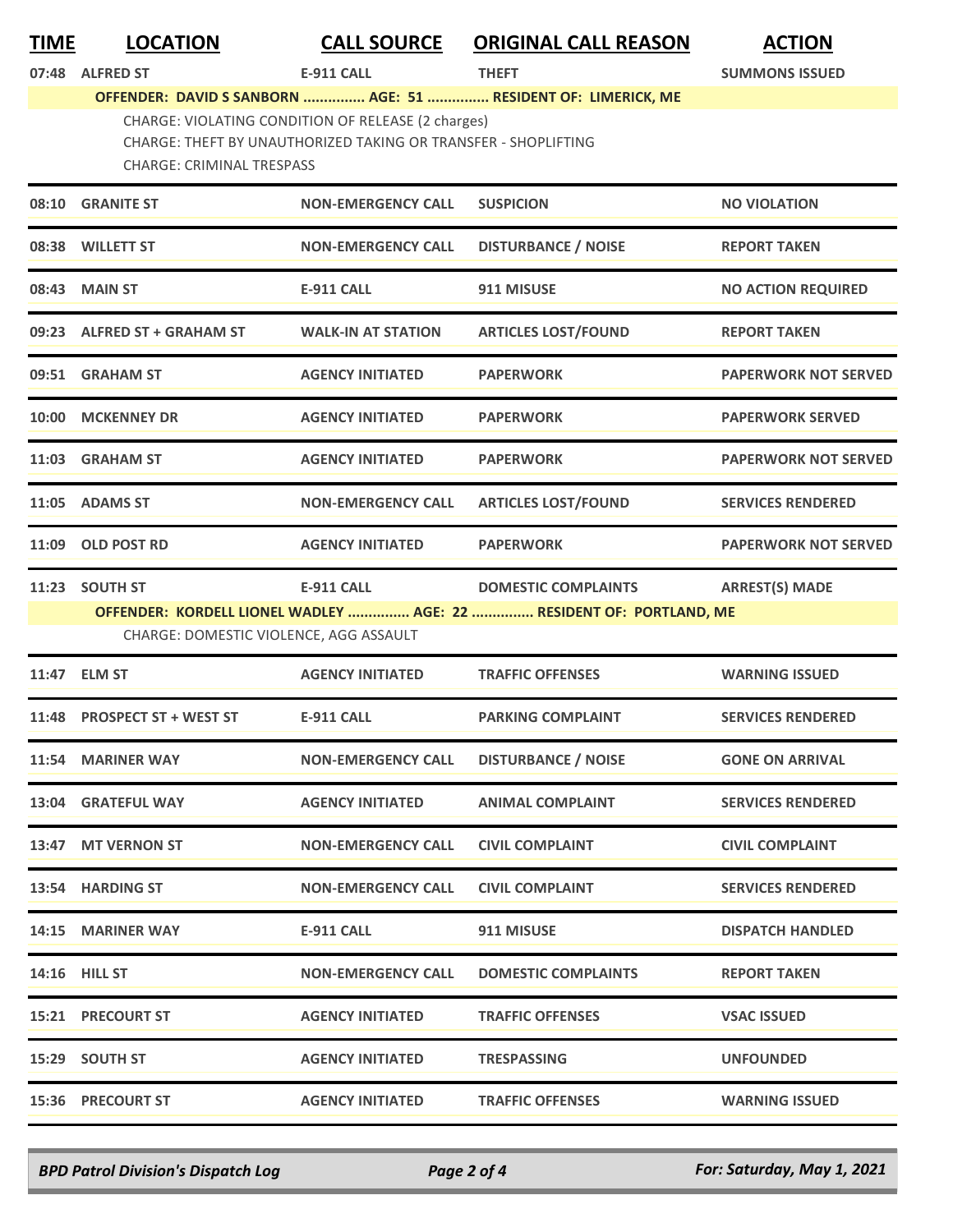| <b>TIME</b> | <b>LOCATION</b>                 | <b>CALL SOURCE</b>        | <b>ORIGINAL CALL REASON</b>       | <b>ACTION</b>                |
|-------------|---------------------------------|---------------------------|-----------------------------------|------------------------------|
|             | 15:51 ALFRED ST                 | <b>AGENCY INITIATED</b>   | <b>TRAFFIC OFFENSES</b>           | <b>VSAC ISSUED</b>           |
|             | 15:56 ALFRED ST                 | <b>WALK-IN AT STATION</b> | <b>COURT ORDERED CHECK IN</b>     | <b>DISPATCH HANDLED</b>      |
|             | 16:23 WEST ST                   | <b>NON-EMERGENCY CALL</b> | <b>ANIMAL COMPLAINT</b>           | <b>SERVICES RENDERED</b>     |
|             | 16:40 GUINEA RD                 | <b>NON-EMERGENCY CALL</b> | <b>TRESPASSING</b>                | <b>FIELD INTERVIEW</b>       |
|             | 16:44 ALFRED ST + WELLSPRING RD | <b>AGENCY INITIATED</b>   | <b>TRAFFIC OFFENSES</b>           | <b>VSAC ISSUED</b>           |
|             | 16:53 ALFRED ST + MAY ST        | <b>AGENCY INITIATED</b>   | <b>TRAFFIC OFFENSES</b>           | <b>WARNING ISSUED</b>        |
|             | 17:16 ALFRED ST                 | <b>AGENCY INITIATED</b>   | <b>TRAFFIC OFFENSES</b>           | <b>WARNING ISSUED</b>        |
|             | 17:21 ALFRED ST                 | <b>AGENCY INITIATED</b>   | <b>TRAFFIC OFFENSES</b>           | <b>WARNING ISSUED</b>        |
|             | 17:28 BIDDEFORD GATEWAY CTR     | <b>E-911 CALL</b>         | 911 MISUSE                        | <b>DISPATCH HANDLED</b>      |
|             | 17:31 ALFRED ST                 | <b>AGENCY INITIATED</b>   | <b>TRAFFIC OFFENSES</b>           | <b>WARNING ISSUED</b>        |
|             | 17:53 HORRIGAN CT               | <b>E-911 CALL</b>         | <b>MEDICAL W/ ASSIST</b>          | <b>TRANSPORT TO HOSPITAL</b> |
|             | 18:27 CATHEDRAL OAKS DR         | <b>AGENCY INITIATED</b>   | <b>PAPERWORK</b>                  | <b>PAPERWORK SERVED</b>      |
|             | 19:06 PIERSONS LN               | <b>E-911 CALL</b>         | <b>ASSAULT</b>                    | <b>REPORT TAKEN</b>          |
| 19:12       | <b>MAIN ST</b>                  | <b>E-911 CALL</b>         | <b>CHECK WELFARE</b>              | <b>TRANSPORT TO HOSPITAL</b> |
|             | 19:16 ALFRED ST                 | <b>NON-EMERGENCY CALL</b> | <b>CHECK WELFARE</b>              | <b>SERVICES RENDERED</b>     |
|             | 19:54 SOUTH ST                  | <b>WALK-IN AT STATION</b> | <b>HARASSMENT</b>                 | <b>REPORT TAKEN</b>          |
|             | 20:09 POOL ST                   | <b>E-911 CALL</b>         | <b>SERVICE CALL</b>               | <b>SERVICES RENDERED</b>     |
|             | 20:11 ALFRED ST                 | <b>AGENCY INITIATED</b>   | <b>TRAFFIC OFFENSES</b>           | <b>VSAC ISSUED</b>           |
|             | <b>20:20 HILL ST</b>            | E-911 CALL                | 911 MISUSE                        | <b>SERVICES RENDERED</b>     |
|             | 20:22 ALFRED ST + MARINER WAY   | <b>AGENCY INITIATED</b>   | <b>TRAFFIC OFFENSES</b>           | <b>WARNING ISSUED</b>        |
|             | 20:29 GREEN ST                  | <b>AGENCY INITIATED</b>   | <b>PAPERWORK</b>                  | <b>SERVICES RENDERED</b>     |
|             | 20:38 ALFRED ST                 | <b>NON-EMERGENCY CALL</b> | <b>TRAFFIC SIGNAL MALFUNCTION</b> | <b>UNFOUNDED</b>             |
|             | 20:44 BOULDER WAY               | <b>AGENCY INITIATED</b>   | <b>TRAFFIC OFFENSES</b>           | <b>WARNING ISSUED</b>        |
|             | 20:47 ALFRED ST + ROBERTS ST    | <b>AGENCY INITIATED</b>   | <b>TRAFFIC OFFENSES</b>           | <b>WARNING ISSUED</b>        |
|             | 21:45 OLD DOGS LN               | <b>AGENCY INITIATED</b>   | <b>DISABLED VEHICLE</b>           | <b>NO ACTION REQUIRED</b>    |

*BPD Patrol Division's Dispatch Log Page 3 of 4 For: Saturday, May 1, 2021*